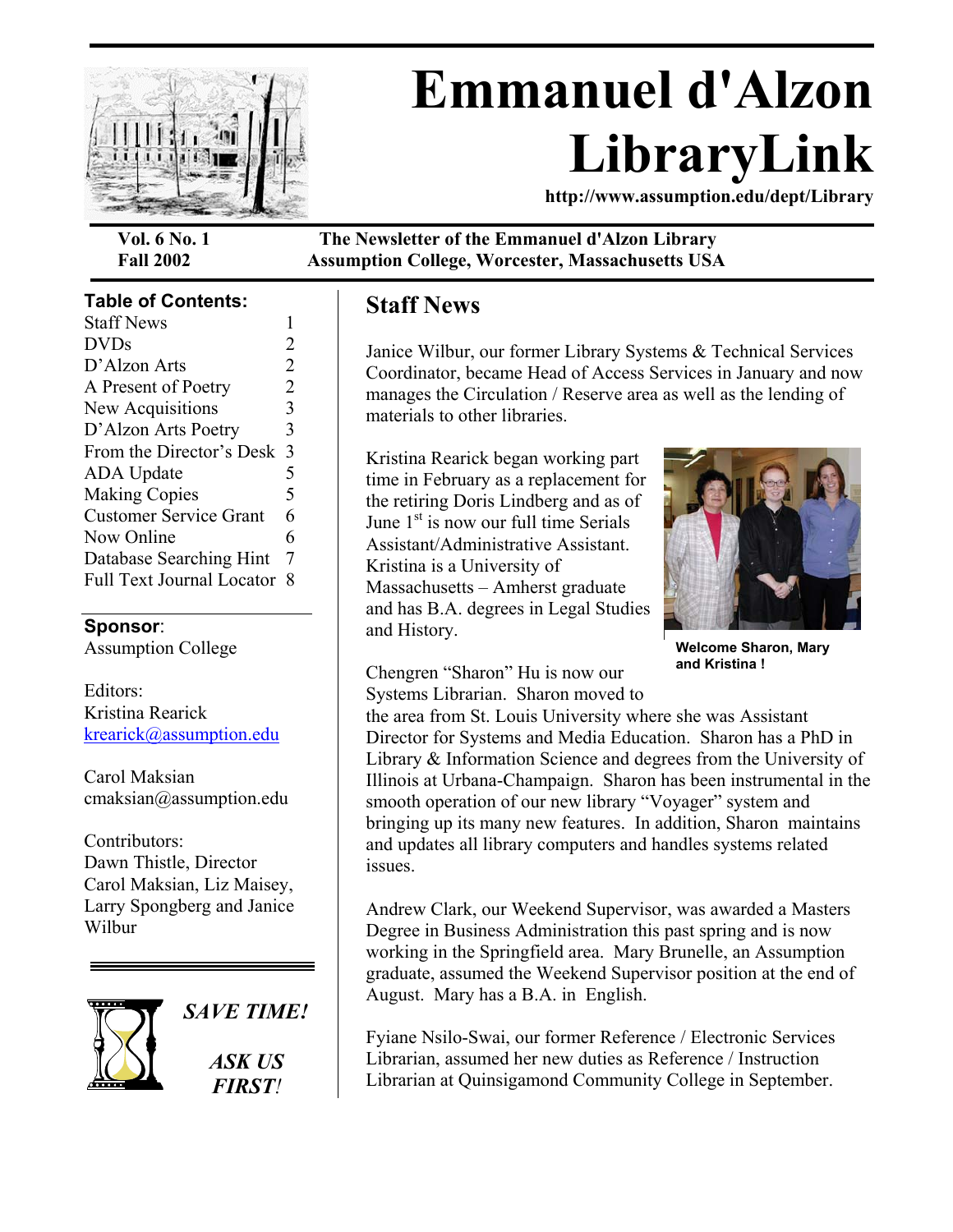#### 2 **DVDs Debut**

The Library now has a DVD player available for use in the library! This equipment joins four TV/VCR combinations and two audio CD/cassette players. To use this equipment, simply ask at the Reserve window, and you will be issued a set of headphones and a remote control for one of the playback machines. Please note—different machines require different remotes and headphone jacks, so be sure to use the machine indicated by the Reserve desk staff member.

We encourage professors to use their departmental allocations to purchase media such as DVDs, VHS videos or audiotapes and CDs needed for their teaching. To order media, simply use the online form found at: [http://www.assumption.edu/](http://www.assumption.edu/ dept/Library/Forms/ORform.html)  [dept/Library/Forms/ORform.html](http://www.assumption.edu/ dept/Library/Forms/ORform.html) or contact your departmental liaison.

Several classrooms are equipped to project DVDs: IT 122, IT 217, IT 222, and IT 223. If you have questions about equipment in campus classrooms, please contact Ted Haley at the Media Center or Lynn Cooke in Information Technology.

## **A Present of Poetry**



The d'Alzon Library recently received a generous gift from alumnus John

H. Meagher III, G'66. This gift, in memory of his uncle, James Andrew McDermott, will be used to purchase books of poetry.

# **D'Alzon Arts Opens 3rd Series**

The Library's D'Alzon Arts Series began its third season with a show featuring the photography, painting and sculpture of the studio art faculty members. At the September  $4<sup>th</sup>$  opening, approximately thirty members of the Assumption community gathered to view and hear about the inspiration and artistic techniques used by the faculty. Nancy Flanagan began the informal presentation

by introducing the photographs



Nancy Flanagan's "Domestic 1."

of Scott Glushien, who was unable to attend. Glushien's six untitled black and white photographs express the photographer's intimate relationship with a particular neighborhood in New York City. Flanagan then talked about her own paintings and her need to paint things in her home (kitchen and studio) as they were at a particular moment in her life.

Sara Frankel described the process of painting with oil sticks, using the painting of herself blowing bubbles as an example. She explained that it is almost more like drawing than painting. Water holds a particular fascination for painter Elizabeth Meyersohn, especially the flooded fields near her home. She described the challenges of painting an everchanging landscape. Edie Read explores painting in three dimensions. Her surfaces are made from thin pieces of wood that have been bent and curved. Her set of "Torsos" uses these curved surfaces to create the sense of the human body. Gary Orlinsky's "Portable Hydrogen Detector" sculpture is an intriguing composition beautifully crafted from a variety of materials. Allen Fowler's sculpture, "Still Happy, Still Dopey, Still Hungry," perhaps the most provocative piece in the show, is a reaction to the Disney-ification of our society.

If you have not had a chance to see these artworks, be sure and get to the Library before October 18. Our second art exhibition of the year, *Sightings: New England Photographs* by John Gaumond will open on October 23rd with a reception at 4:00.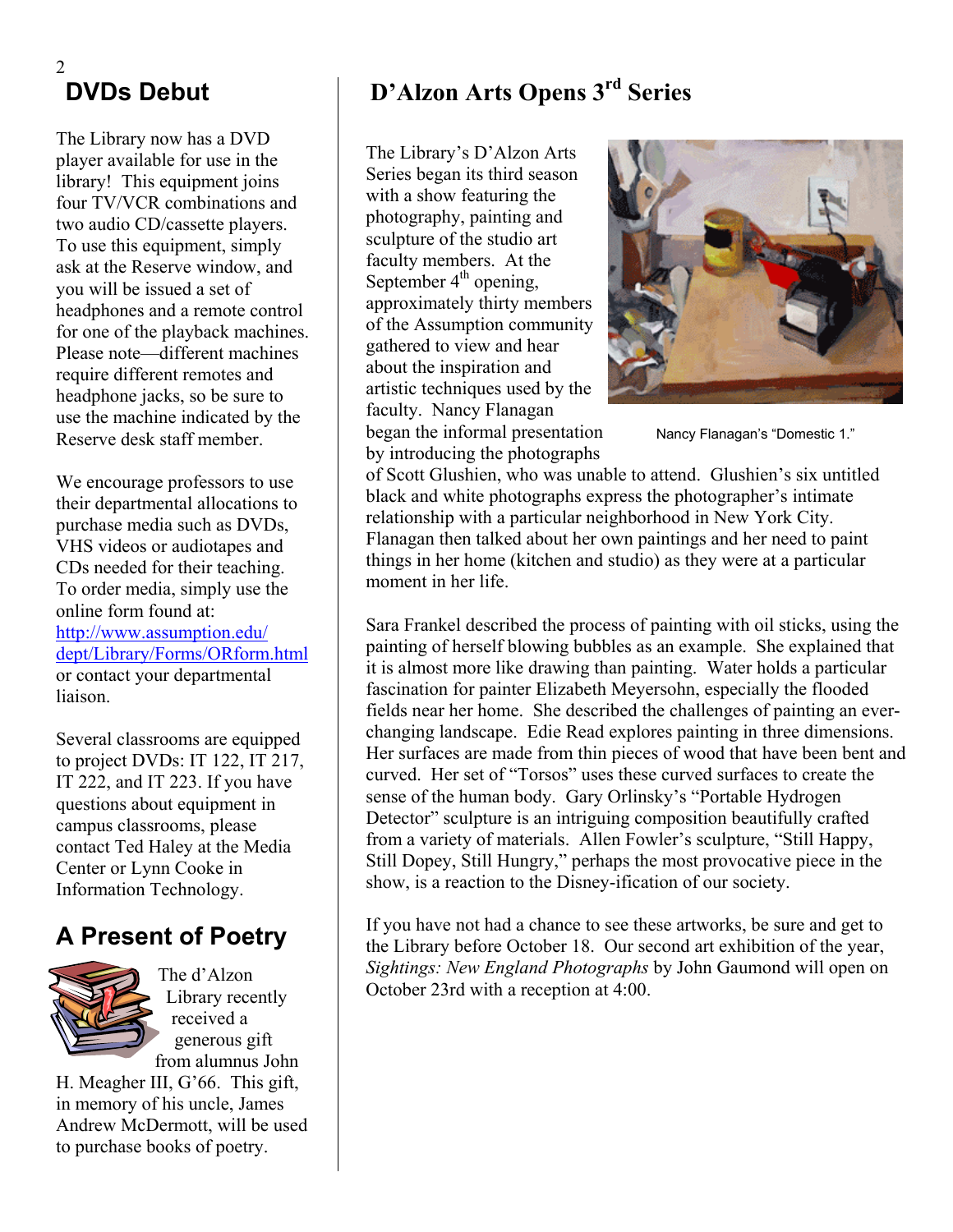# **New Acquisitions**

Thanks to the generosity of the University of Massachusetts

Medical School Library, we can now boast a complete run of the New York Times



(1851-present) on microfilm.

*Factoid:*  From September 1851 to September 1857, the New York Times was called New-York Daily News.



 An o-PUN-ing remark from **LARRY:** I should tell you that I am

always happy to see a soccer player enter the library. If a problem develops with one of our computers, the player can "reboot" it.

# **D'Alzon Arts Poetry**

On Friday, September 20, the d'Alzon Library (re)opened at 7:00 p.m. for its first Poetry Reading of the season featuring English professor David Thoreen and local poet Dan Lewis. The poetry readings are held in the Library's reference area, re-arranged and specially illuminated to create an intimate space perfect for listening to poetry. Several audience members read their own poems during the "open mic" period

that precedes the featured poets. First year student Anthony Owens and John Wild of the Registrar's Office were among those who read their poems to the very appreciative audience. Featured reader Dan Lewis offered poems that he had written while participating in a program at the Worcester Art Museum. David Thoreen read several poems from a book he has been working on, titled *Someplace Else*. Both featured poets read of one of Thoreen's poems, "Letters of Transit," in a duet that was a highlight of the evening.

Our next poetry reading will be held on October 18, featuring



Anthony Owens '06 reading his poem

Professor John Hodgen and Ralph Hughes. For more information about the D'Alzon Arts Series and a complete schedule, check out our web site:

[http://www.assumption.edu/dept/Library/events/dalzonartssched.html.](http://www.assumption.edu/dept/Library/events/dalzonartssched.html)

## **From the Director's Desk**

By Dawn Thistle

You may have thought, because Assumption College is a private, Catholic, tax-exempt institution of higher education, we have escaped unscathed from the Commonwealth's recent and ongoing budget crisis. We may indeed be much better off than our colleagues at our state colleges and universities, but we have certainly been affected.



Regional Library System, and the Assumption College library is a member. CMRLS is one of 6 regional library systems in Massachusetts. It serves more than 250 school, public, special and academic libraries in 71 communities around and including Worcester.

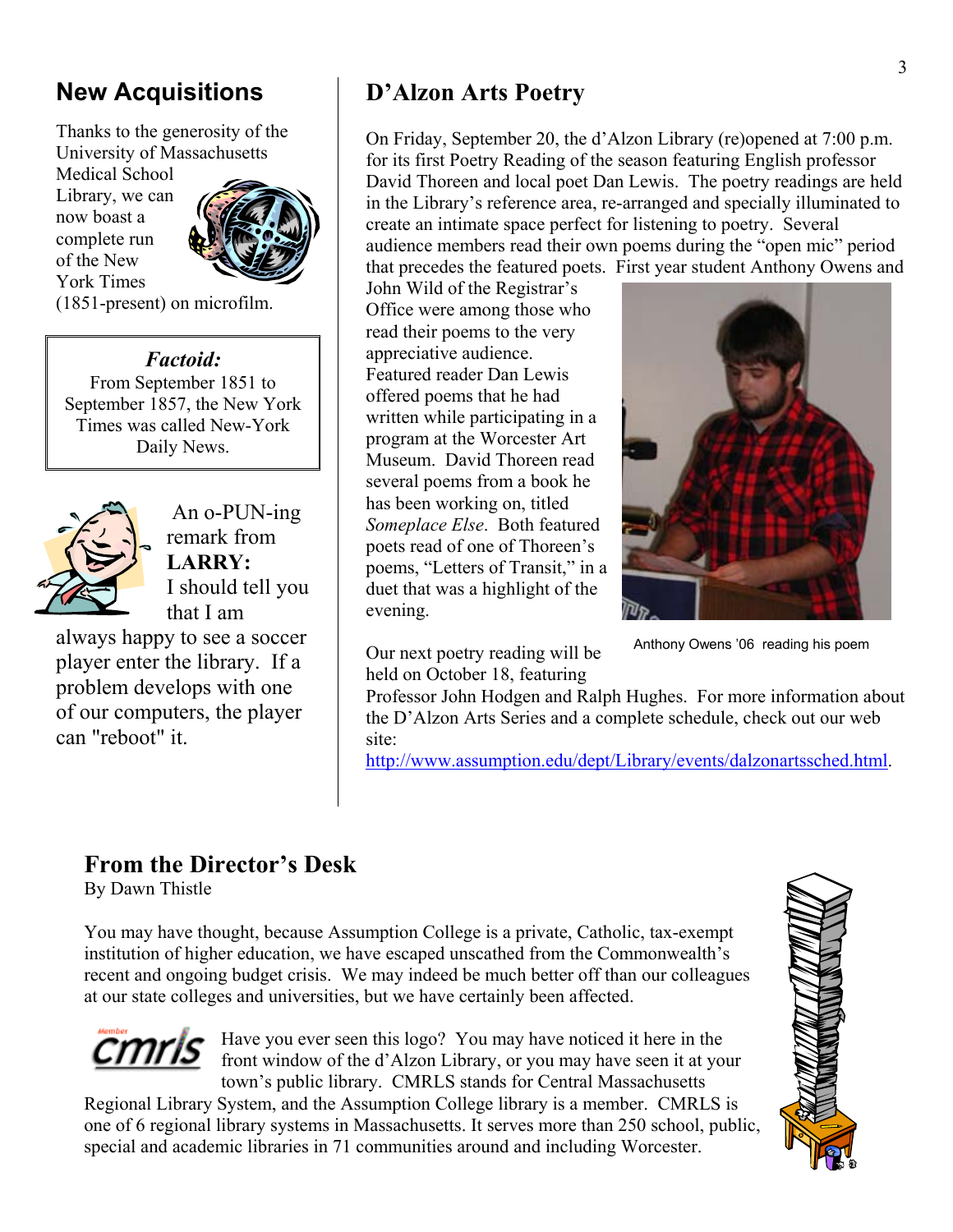Regional services provided by CMRLS include interlibrary loan, reference referral, the delivery of materials between libraries, continuing education, technical assistance, database access, bookmobile services, cooperative purchasing programs and specialized collections of print and non-print materials.

All these services are paid for by state taxes as administered by the Massachusetts Board of Library Commissioners (MBLC). Assumption pays for none of these services directly, but we take great advantage of them. In fact, a recent report shows that Assumption College received approximately \$42,000 worth of services from CMRLS in FY2002. Unfortunately, as a result of the recent budgetbalancing at the Statehouse, all Regional library services have been cut by about 24% for FY2003.

CMRLS will be obliged to cut many services affecting Assumption, including:

**Delivery:** Books and other library materials that are borrowed from or lent to other Massachusetts libraries by Assumption travel from the Central Region to other regions and from town to town within this region using the CMRLS delivery system. CMRLS even helps to subsidize the Worcester Area Cooperating Libraries (WACL) book shuttle that travels among the different Worcester college libraries. When you request a book via Interlibrary Loan, chances are that it will be carried to you for at least some distance by CMRLS. *Delivery will be cut back, and it will take longer to get the books you need.*

**Continuing Education:** Library staff members go to CMRLS headquarters frequently for classes and workshops. The classes may be taught by CMRLS staff consultants, by colleagues from other libraries, or by outside experts hired by the Region. We have taken classes in using software such as Excel or Access, space planning for libraries (which also resulted in a free visit from a space consultant), promoting library services (presented by the Managing Editor of Local News of the *Telegram & Gazette*), providing services to patrons with disabilities, and many other areas relating to our profession and this library. *There will be fewer courses offered, especially those presented by outside experts.* 

**Specialized Collections:** The Region uses some of its funding to purchase materials that are shared among all its members. For example, it circulates an excellent collection of Large Print books. Any member library can request a "deposit" collection of several titles or borrow an individual title needed by one of its patrons. CMRLS also owns a large collection of videos (films, DVDs) that are administered and circulated by the Fitchburg Public Library. Because many libraries do not lend their videos through Interlibrary Loan, this service is particularly helpful. *The AV Center and CMRLS will purchase many fewer titles to share among member libraries.* 

**Databases:** Do you use our InfoTrac *Expanded Academic Database* with full text articles? What about the *Business and Company Resource Center*? Have your students used *Contemporary Literary Criticism* online? Have you looked at the full text of the *Boston Globe* or the *Worcester Telegram*? These and several other databases are provided by the Commonwealth of Massachusetts and the Regional Library Systems—and cost Assumption College NOTHING. *Several database subscriptions are likely to be cancelled.* 

CMRLS will continue to provide as many of these services as possible with current funding, but many are in jeopardy—especially the very expensive databases. Assumption students would be directly affected by the loss of InfoTrac, and chances are that if we manage to hang on to it for this year, it may disappear next year when funding is projected to be as bad or even worse.

So, if you have a chance to talk to your local Massachusetts senators or representatives, express your support for libraries and particularly the Central Massachusetts Regional Library System. All Massachusetts residents benefit from Regional Library services—and even private Catholic colleges have a lot to lose if funding continues to be reduced.

4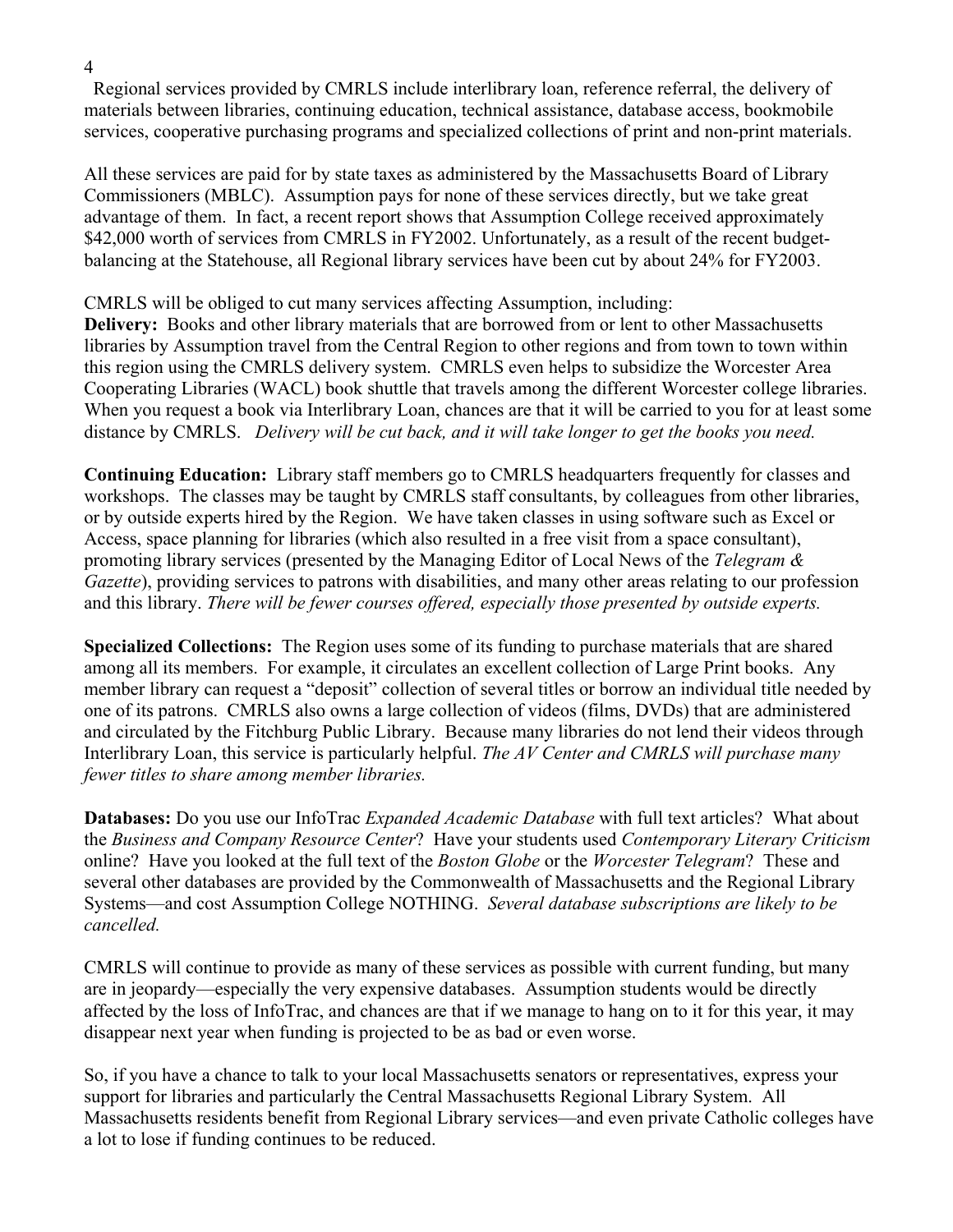

**ADA Update** 

In an effort to provide

more services for people with disabilities, we have recently added the following materials with funding from a Library Services & Technology Act grant administered by the Massachusetts Board of Library Commissioners.

We now have a TTY (teletypewriter) phone line available in the Reference Office to assist individuals who are deaf. Members of the Assumption community who are deaf and need to contact the library from off campus are welcome to call 508-767-1777.

Other recent purchases are 3 Dell PCs, a Braille Romeo 25 printer and an HP printer.

We have also purchased the following software:

*For people who are blind or have vision problems:* 

- JAWS Screen Reading Software
- Kurzweil 1000—users can scan a document and it will be read back to them.
- Duxbury Braille Translator—translates documents (i.e. Microsoft word or text) into Braille.

*For people who have difficulty typing:* 

• Dragon Naturally Speaking (**ADA** continued, p. 6)



# *FALL 2002*

**Art Exhibitions Faculty Show**  Recent Works – September 2- October 18

**John Gaumond**  SIGHTINGS: New England Photographs October 21-November 15

**Student Art Show**  November 18-January 17 **Poetry Readings** 

David Thoreen & Dan Lewis September 20 at 7:00pm

John Hodgen & Ralph Hughes October 18 at 7:00pm

Craig Nelson & Jim Lang November 15 at 7:00pm

## **Making Photocopies**

The library has new card readers on the photocopy machines. These new card readers are set up to read student, faculty and staff college ID's and to deduct the money placed on these ID cards when making photocopies. If the photocopy card readers will not read your ID, please see Deb Meta x7423 in Alumni Hall room 15. There is a machine near the photocopiers on the first floor of the Library where you can add money to your ID card or obtain a card to use if you do not have an ID. The card you purchase will cost \$5: \$1 for the card and \$4 worth of copying.



To obtain department copy cards, faculty should continue to come to the circulation desk and sign out a copy card for departmental copying. Since the departments pay for copying, you will need to sign your name and the number of copies made so

that we can bill your department for this.

## **Microfilm/Fiche Copying**

There are no card readers on the microfilm/fiche reader/printers. If you need to make copies from microfilm, please see a librarian. We are removing the coin boxes on the microfilm/fiche machines shortly, but until that is done the librarian must issue you a passkey.

We are always glad to assist you with any photocopying needs. Do not hesitate to call the library at x7271 if you have any questions or to speak with any of the staff when you are in the library.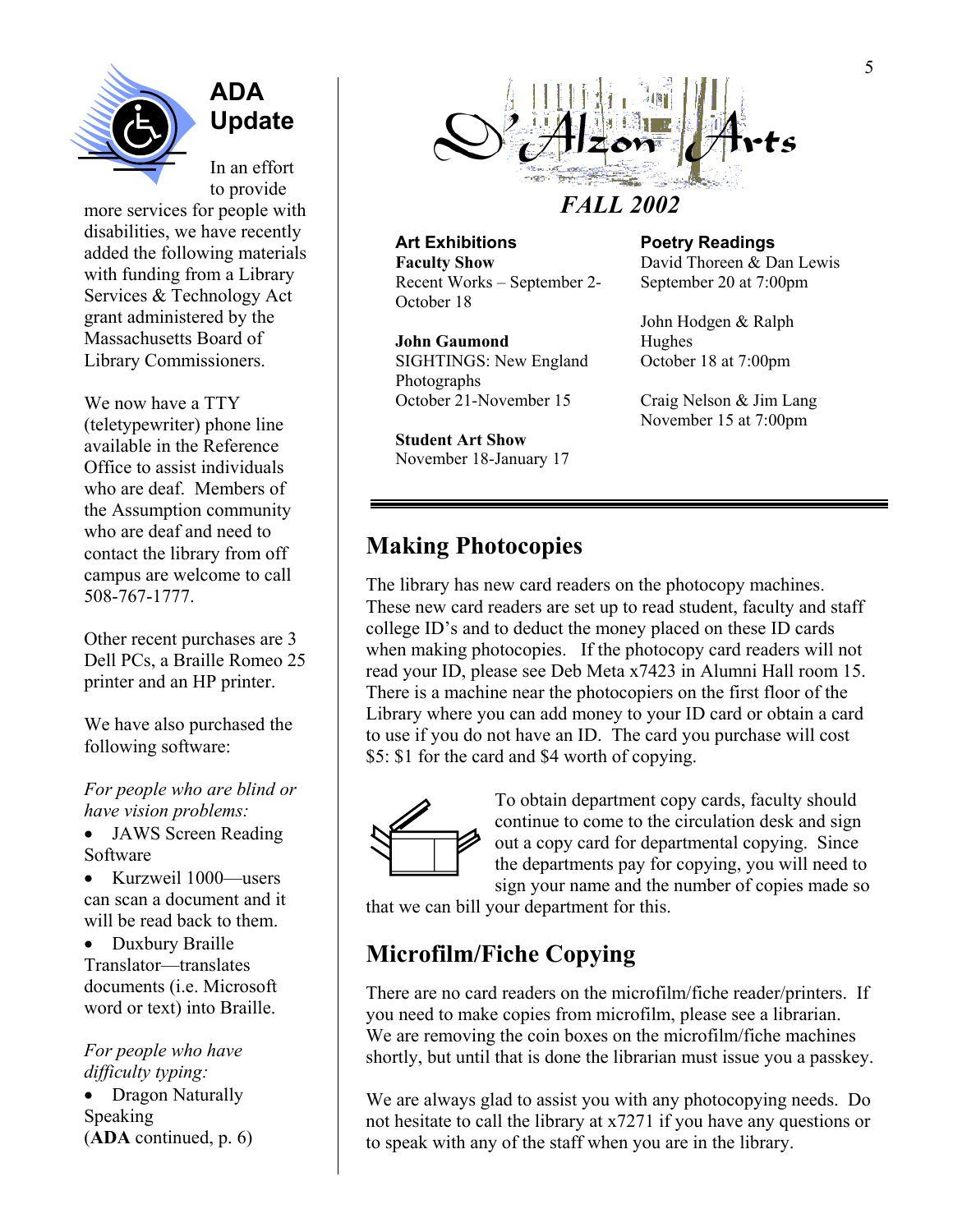Headsets for using some of these programs are available at the Reference Office.

We are still in the process of purchasing several items for the area. If you have questions or suggestions regarding these services or would like to see a demonstration of the products, please contact Carol Maksian @ 508-767-7375.

## **Customer Service Grant**

When you come into the Library, how do you feel? Are you greeted with a smile? Do staff members give you the help you need? Although we like to think we provide good customer service, there is always room for improvement. With that goal in mind, the d'Alzon Library applied for and was awarded a Library Services and Technology Act grant for improving customer service. With this grant we plan to create a new training program for staff members, to assess user satisfaction and to develop new materials to describe our services.

We encourage you to let us know where we need to improve, or maybe even where we do a particularly good job of providing library service. Feel free to contact Dawn Thistle at x7272 or by e-mail (*dthistle*) with any concerns or questions.



#### **Now Online:**

The following newspapers are now available in full text online from the Newsbank databases through funding provided by the Massachusetts Regional Library Systems and the Massachusetts Board of Library Commissioners**:** 

#### • **Boston Globe 1980 – Current**

Includes full-text content of local, regional, national and international developments.

• **Boston Herald 1997 – Current**  Includes full-text content of local and regional news.

#### • **Springfield Union News 1988 – Current**

Includes complete full-text content of local and regional news.

# • **Worcester Telegram & Gazette 1989 – Current**

Includes complete full-text content of local and regional news.

In general, Newsbank offers complete full text of articles but does not include paid advertisements, charts, graphs, photos, stock quotes, box scores, freelance articles or syndicated columns. Obituaries and paid death notices are included in the *Boston Herald, Union News & The Telegram & Gazette,* but the *Boston Globe* includes only the obituaries and not the paid death notices.

If you are looking for information on the following topics: war on terrorism, mental health, our environment or public health, check out Newsbank's special in-depth reports. These special reports provide background information, the latest news, and provide a list of related terms for further searching. In addition, they include references to other Web sites and photographs. Check Newsbank out at **<http://infoweb1.newsbank.com/>**, or find it on the Library's Web site:

**[http://www.assumption.edu/dept/Library/Database.html.](http://www.assumption.edu/dept/Library/Database.html)**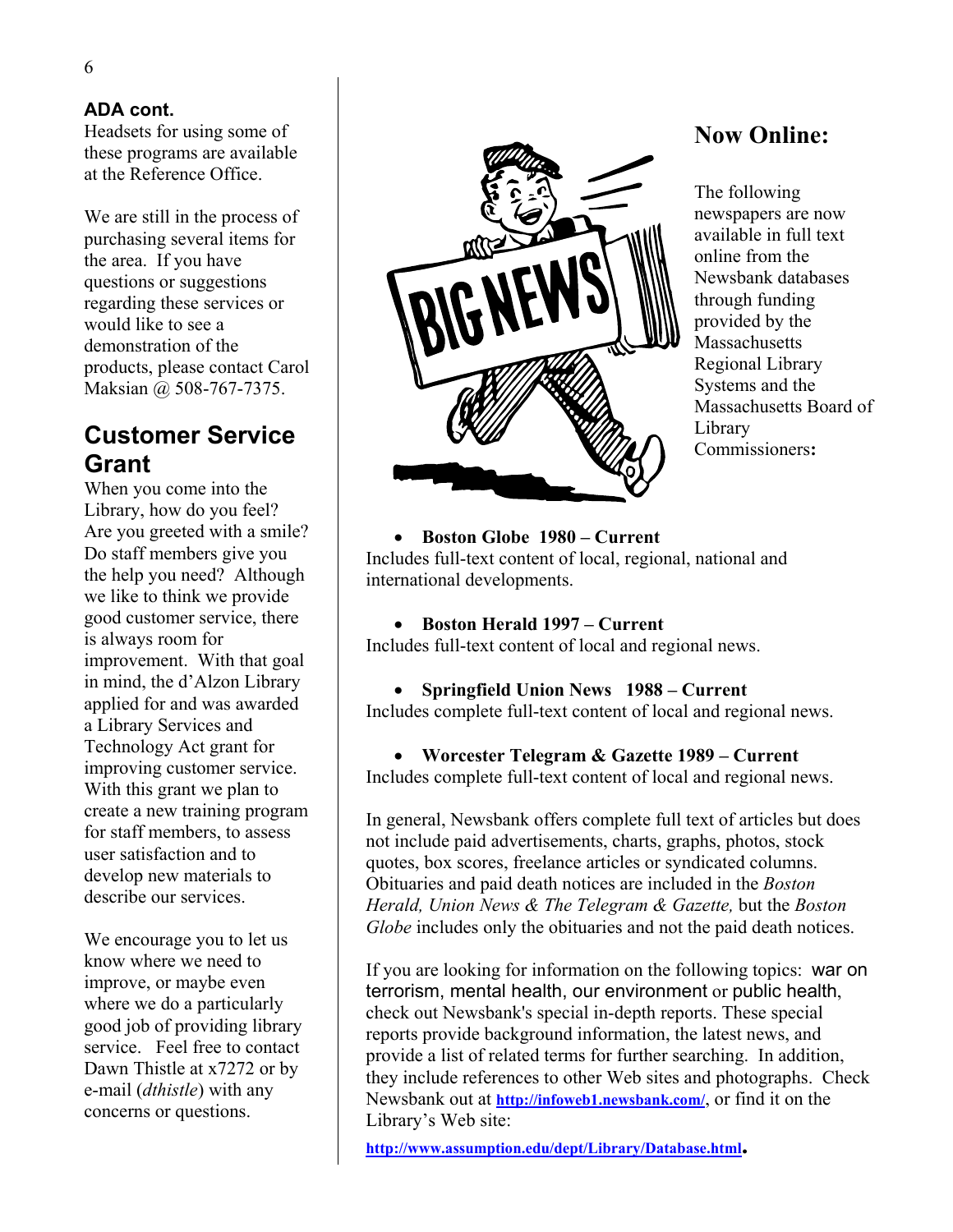#### **Database Searching Hint**

Did you ever want to find an article from a particular section of the newspaper, such as an editorial, but didn't know how to focus your search to just editorials? Here is a hint for you to use when searching Academic Universe.

| LexisNexis <sup>-</sup>                                                                                                |                                                                                                                                                                                                                                                                                                                                                                                                                                                          | Sources How Do I? Site Map What's New Help<br>Home                                                                                 |
|------------------------------------------------------------------------------------------------------------------------|----------------------------------------------------------------------------------------------------------------------------------------------------------------------------------------------------------------------------------------------------------------------------------------------------------------------------------------------------------------------------------------------------------------------------------------------------------|------------------------------------------------------------------------------------------------------------------------------------|
| <b>Academic Search Forms</b><br><b>News</b><br><b>Business</b><br>Legal Research<br>Medical<br>Reference               | <b>Guided News Search</b><br>Quick News Search<br>Step One: Select a news category -- Entry Required<br>U.S. News<br>$\overline{\phantom{a}}$<br>Step Two: Select a news source-- Entry Required<br>Northeast Regional Sources<br>Source List                                                                                                                                                                                                            | Use the <b>Guided</b><br><b>Search screen, it will</b><br>allow you to manipulate<br>your searching for more<br>effective results. |
| You can<br>also limit<br>your<br>searching to<br>a particular<br>publication,<br>such as the<br>Telegram &<br>Gazette. | Step Three: Enter search terms -- Entry Required<br>Headline and Lead Paragraph(s) v<br>mcas<br>in<br>$\overline{\phantom{a}}$<br>圖<br>section (editorial in<br>Full Text<br>' and<br>ॼ<br>$\vert \cdot \vert$<br>Headline<br>and<br>in<br>Step Four: Narrow to a specific date range -- Optional<br>Previous two years $\mathbf{v}$<br>G.<br>$C$ From:<br>To:<br>Step Five: Search this publication title(s) -- Optional<br><b>Clear Form</b><br>Search | Choose Full Text in<br>this box when doing<br>segment searching.                                                                   |

#### **Lexis Academic Universe has a new look, but all the same excellent resources.**

You can limit to different segments within each Academic Universe document, here are just a few examples:

| <b>BYLINE</b>  | Person(s) identified as the author/reporter.            |  |
|----------------|---------------------------------------------------------|--|
|                | For example: BYLINE (james w/2 brady)                   |  |
| <b>COMPANY</b> | Contains the name(s) of any companies discussed in the  |  |
|                | document. For example: COMPANY (Kodak)                  |  |
| <b>LENGTH</b>  | The approximate number of words in the BODY segment,    |  |
|                | arithmetically searchable (LENGTH>100)                  |  |
| <b>SECTION</b> | Name of the section, category or topic of the document. |  |
|                | For example: SECTION (editorial) or SECTION (sports)    |  |
| <b>CITY</b>    | The CITY segment contains the city terms.               |  |
|                | For example: CITY (Worcester)                           |  |

Call the Reference Desk at 508-767-7273 if you have any questions or want to learn more about searching databases.